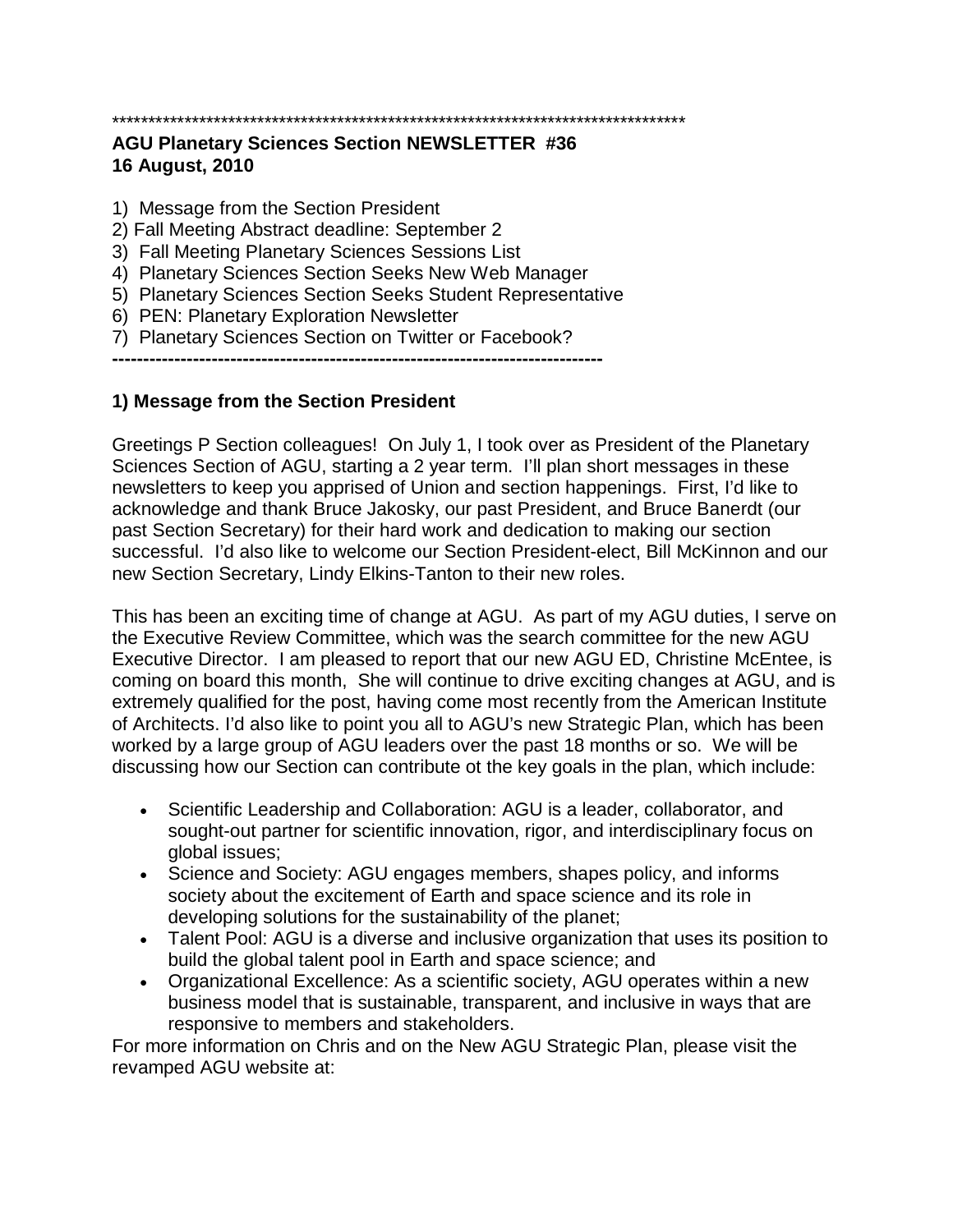#### http://www.agu.org

In terms of a specific set of actions, we are looking at how to best invest the (small!) resources our Section has available, that are raised in part through member contributions given during membership renewal and at other times. We seek to invest these resources in student paper awards, AGU Day on the Hill travel support, and other worthy causes to advance the goals of the Union and our Section. Stay tuned for more on this in future newsletters.

I am always open to hearing your ideas – please email me at <u>laurie.leshin@nasa.gov</u> and put AGU in the subject line if you have AGU business or ideas for me! And I hope to see many of you at our Section reception at Fall Meeting – don't forget to get those Abstracts in!

Best regards, Laurie Leshin

**-------------------------------------------------------------------------------**

### **2) Fall Meeting abstracts are due Thursday, September 2**

Abstracts for the Fall 2009 Meeting in San Francisco are due by midnight EDT on **Thursday, 2 September, 2009**. To submit, go to the new Abstract Central site at:

http://www.agu.org/meetings/fm10/program/abstract\_submissions.php

**-------------------------------------------------------------------------------**

#### **3) Planetary Sciences list of AGU Fall Meeting sessions**

- P01: Planetary Sciences General Contributions
- P02: Mineralogical Studies of Impact Craters: Exhumed Crust, Hydrothermal Processes, and Post-Impact Weathering
- P03: Evolution of Planetary Atmospheres
- P04: Planetary Rings: Theory and Observation
- P05: Eyes on Enceladus
- P06: Minds on Mimas
- P07: Changes in the Lunar Paradigm: Implications of Hydrous Magmatism on Lunar **Evolution**
- P08: Characterizing Soils and Their Development on Mars, the Moon, and Other Extraterrestrial Bodies
- P09: The Atmosphere of Mars: New Findings from Modeling and Observations
- P10: Planetary Analogs: The Good, the Bad and the Ugly
- P11: Titan's Methane Cycle and its Effect on the Surface
- P12: Planetary Radar Investigations: Observations, Theory, Lab Measurements, Field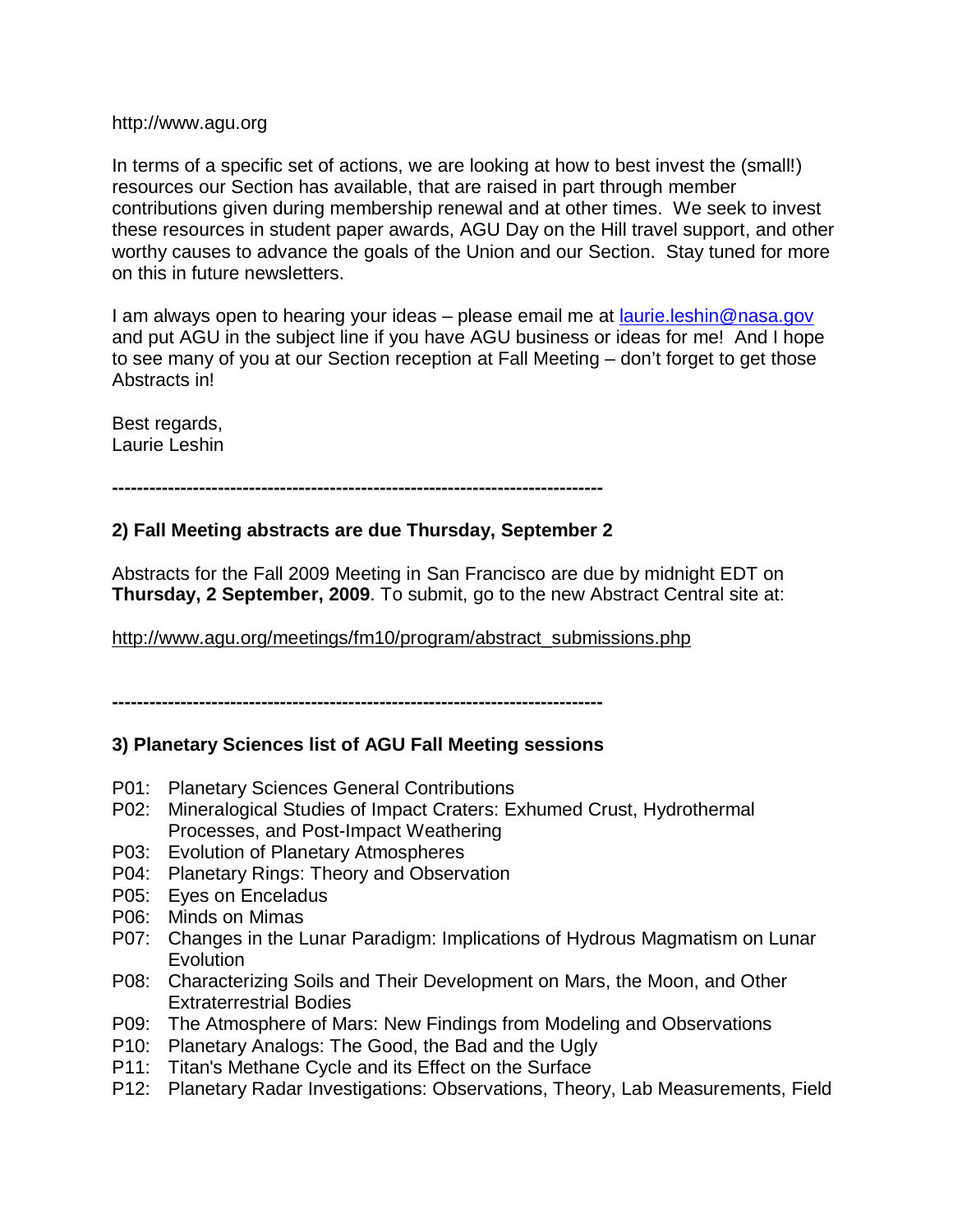Analogues, and Future Opportunities

- P13: Exploring Venus
- P14: Rosetta Flybys of Asteroids 2867 Steins and 21 Lutetia
- P15: The Potential for Water-Organics Interactions on Titan
- P16: Science From Multi-Spacecraft Observations: The Moon, Mars, and Jupiter
- P17: Icy Ocean Worlds
- P18: Interiors of Terrestrial Planets and Super-Earth Exoplanets
- P19: It's No Moonshine: The Amazing Origins and Evolutions of Outer Planet **Satellites**
- P20: Explosive Volcanism in the Solar System
- P21: South Pole-Aitken Basin: New Insights
- P22: On the Nature, Origin, and Evolution of Water on Airless Bodies
- P23: The Shape of Things to Come: Using Topography to Investigate the Evolution of Outer Solar System Satellites

**-------------------------------------------------------------------------------**

### **4) Please consider volunteering to be section web manager**

AGU Planetary Sciences Section is looking for a new web manager for the section web pages. This is a volunteer position with a very minimal time requirement (< few days per year). Volunteer should be a member of the section. Please contact Wendy Calvin, wcalvin@unr.edu or section leadership.

**-------------------------------------------------------------------------------**

#### **5) Student representative wanted!**

AGU Planetary Sciences Section is looking for a motivated planetary science graduate student to join the Executive Committee of the Planetary Sciences Section. The Planetary Section Student Representative will be responsible for ensuring the voices of students are heard in our Section, and possibly for organizing student events at meetings.

Please contact Section Secretary Lindy Elkins-Tanton at **Itelkins@mit.edu.** 

**-------------------------------------------------------------------------------**

### **6) Planetary Exploration Newsletter**

You are invited to subscribe to and participate in the Planetary Exploration Newsletter (PEN). PEN is a free weekly electronic newsletter, providing a means by which planetary scientists around the world can communicate with each other. PEN contains meeting announcements, job announcements, and your submissions of news regarding or impacting solar system exploration, upcoming mission events, awards, policy issues, as well as editorials and commentary.